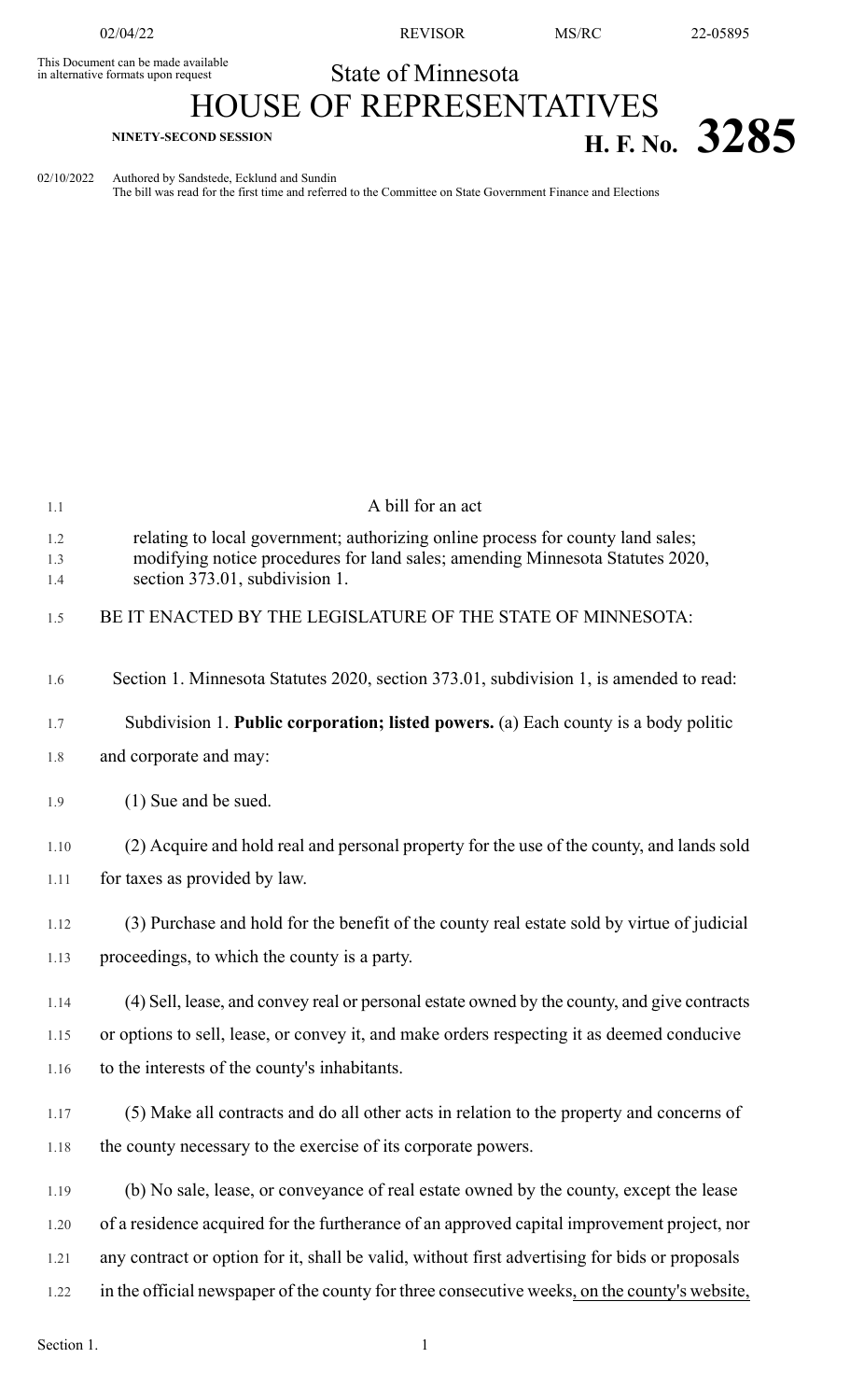02/04/22 REVISOR MS/RC 22-05895

2.1 and once in a newspaper of general circulation in the area where the property is located. 2.2 The notice shall state the time and, place, and manner of considering the and accepting 2.3 proposals, contain a legal description of any real estate, and a brief description of any 2.4 personal property. After publication in the official newspaper, county website, and relevant 2.5 newspaper of general circulation, bids maybe solicited and accepted by the online auction 2.6 process authorized in section 471.345, subdivision 17. Leases and proposals that do not 2.7 exceed \$15,000 for any one year may be negotiated and are not subject to the competitive 2.8 bid procedures of this section. All proposals estimated to exceed \$15,000 in any one year 2.9 shall be considered at the time set for the bid opening accepting proposals, and the one most 2.10 favorable to the county accepted, but the county board may, in the interest of the county, 2.11 reject any or all proposals.

2.12 (c) Sales of personal property the value of which is estimated to be \$15,000 or more 2.13 shall be made only after advertising for bids or proposals in the county's official newspaper, 2.14 on the county's website, or in a recognized industry trade journal. At the same time it posts 2.15 on its website or publishes in a trade journal, the county must publish in the official 2.16 newspaper, either as part of the minutes of a regular meeting of the county board or in a 2.17 separate notice, a summary of all requests for bids or proposals that the county advertises 2.18 on its website or in a trade journal. After publication in the official newspaper, on the website, 2.19 or in a trade journal, bids or proposals may be solicited and accepted by the electronic selling 2.20 process authorized in section 471.345, subdivision 17. Sales of personal property the value 2.21 of which is estimated to be less than \$15,000 may be made either on competitive bids or in 2.22 the open market, in the discretion of the county board. "Website" means a specific, 2.23 addressable location provided on a server connected to the Internet and hosting World Wide 2.24 Web pages and other files that are generally accessible on the Internet all or most of a day.

2.25 (d) Notwithstanding anything to the contrary herein, the county may, when acquiring 2.26 real property for county highway right-of-way, exchange parcels of real property of 2.27 substantially similar or equal value without advertising for bids. The estimated values for 2.28 these parcels shall be determined by the county assessor.

2.29 (e) Notwithstanding anything in this section to the contrary, the county may, when 2.30 acquiring real property for purposes other than county highway right-of-way, exchange 2.31 parcels of real property of substantially similar or equal value without advertising for bids. 2.32 The estimated values for these parcels must be determined by the county assessor or a private 2.33 appraisal performed by a licensed Minnesota real estate appraiser. For the purpose of 2.34 determining for the county the estimated values of parcels proposed to be exchanged, the 2.35 county assessor need not be licensed under chapter 82B. Before giving final approval to